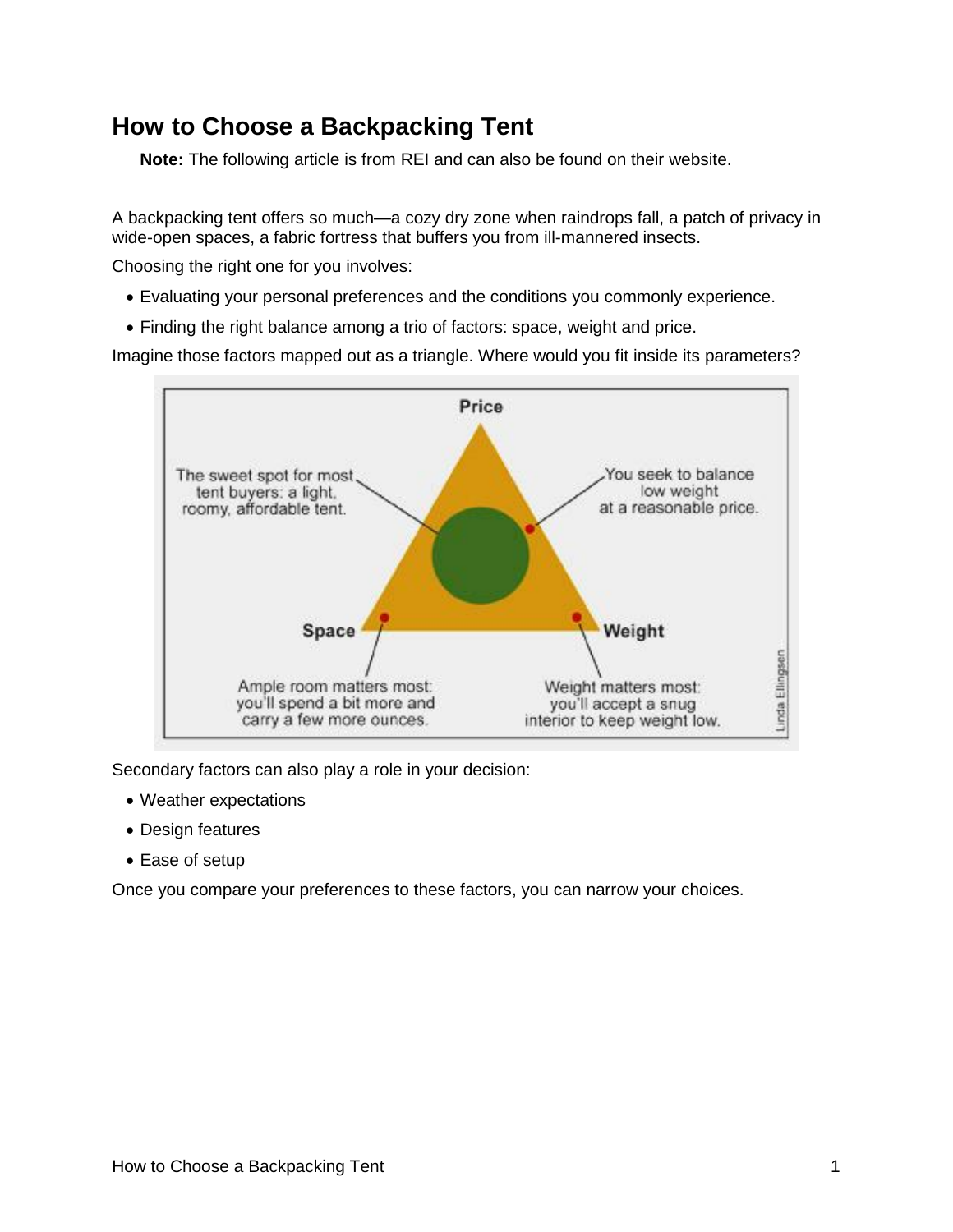## **A Quick Guide to Backpacking Tents**

Backpacking tents are categorized at REI according to:

- Sleeping capacity
- Weather-readiness (seasonality)

Here are some questions to ask yourself:

### *SPACE: How many people will usually sleep in the tent?*

**A:** Backpacking tents are categorized by their per-person capacity: 1-person (solo), 2-person, 3 person and 4-person. Tent names often include a number (the Big Agnes Seedhouse SL 2, the REI Half Dome 2) that indicate their maximum capacity.

To keep weight low, tents are usually designed to fit snugly. The resulting space is often a little more compact than many people prefer. A snug space often suits cozy couples just fine, though we find that 2 larger people typically wake up friendlier if they spent the night in a 3-person tent or a roomy 2-person model. Backpacking with a dog or a small child? Generally it's a good idea to go plus-1 with your capacity choice.

If possible, visit an REI store and examine tents in person. Often stores have several tents already set up so you hop inside and judge how well they match your size, your companions and your sleeping style. Usually REI staff can set up additional models for you to inspect. Evaluating tents in person is a superb way to shop for a backpacking tent.

### *WEIGHT: What is a desirable weight for a backpacking tent?*

**A:** Solo tents range between 2 and 3 pounds. Two-person tents commonly range from 3 to 5 pounds, but may reach up to 6 or drop almost to 2. Aim for a per-person weight of less than 3 pounds. Getting close to 2, or even less, is excellent. Realize, though, that a low per-person weight usually results in a snug interior.

### *PRICE: What can I expect to pay for a quality backpacking tent?*

**A:** Two-person tents range from \$100 to \$500; the majority are priced near the middle of that range. A higher price tag usually buys you extra refinements and lower weight. If you backpack infrequently, aim for the lower end of that range. The REI Half Dome 2, REI's best-selling tent, sells for under \$200.

### *WEATHER: What are the conditions I expect to encounter?*

**A:** Most backpackers choose a 3-season tent, meaning it's suitable for the moderate weather of spring, summer and fall. If you often camp in warm or humid conditions, search out tents with lots of ventilating mesh panels. Several tents have canopies (upper sections) that use 100% mesh. Mesh panels are nice for stargazing on mild nights when a rainfly is not needed.

Often face chilly, windy nights? You are a candidate for an extended-season tent. Expecting to face sustained winds or planning to venture out in winter months? You'll need an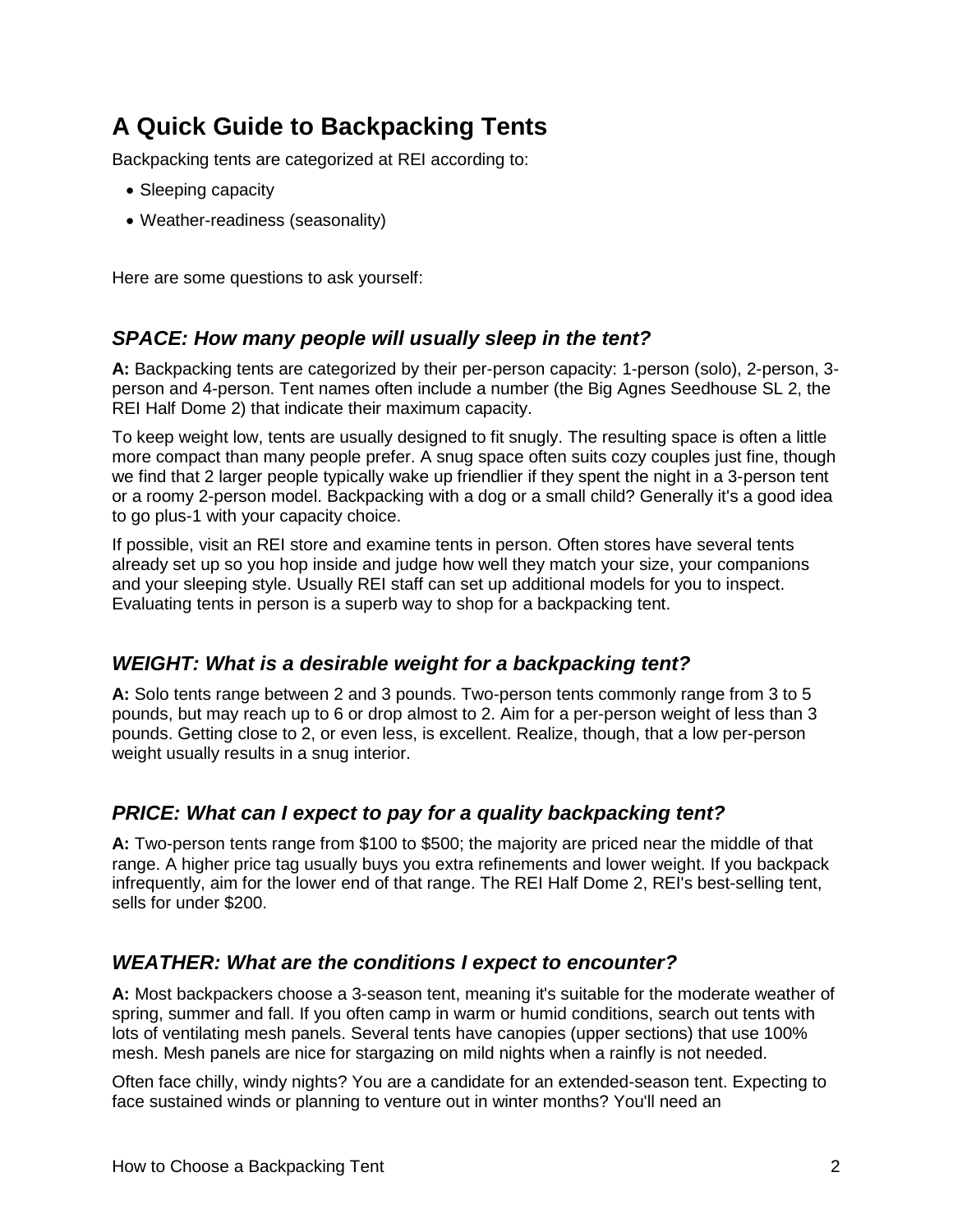expedition/mountaineering tent, also known as a 4-season tent. Learn more about these burly designs in the [Extended-Season and 4-Season Tents](http://www.rei.com/expertadvice/articles/backpacking-tent.html#four_season) section later in this article.

Overall, the wise move is to carry a tent equipped to handle the worst conditions you expect to encounter. Naturally, the feathery weights of summer-oriented tents are very appealing. But if you are planning a late-autumn trip at high elevation where snow and high winds are possibilities, you're better off equipping yourself with a more substantial tent engineered to withstand harsher conditions.

It is not unusual for serious backpackers to own 2 or more tents to suit the weather they expect to face.

#### *FEATURES: What "little things" matter most on a tent?*

**A:** Two stand out:

- Doors. Very light tents often include a single door at the head end. That's fine, but many tents offer 2 doors in 2-person tents, giving each sleeper a separate entry and exit point so each individual can come and go as they please. Two doors are nice, for example, if your companion wants to turn in early while you want to make a late entrance after enjoying some stargazing.
- Vestibules. These are extendable sections of a tent's rainfly (requiring stakes and a maybe a few guylines) that create a sheltered dry zone outside your tent for stashing footwear and other gear. Nearly all tents offer at least 1, though they vary in size by tent model. If vestibules are important to you, look for high square foot numbers in tent specifications.

### *SETUP: How easy is it to pitch?*

**A:** Most tents offer freestanding design, meaning a tent can stand without the use of stakes. This generally results in a fast setup. If the need arises, freestanding tents are simple to relocate—just lift them by their poles and carry them to a new spot.

In general, the more pole sections a tent includes, the more complex its setup might appear. After a couple of setups, though, the steps of erecting a backpacking tent become an automated, almost instinctive process.

**Tip: Practice setup at home** before your first trip. Any tent setup can appear challenging on the first try. It's easier to grasp not-immediately-obvious setup techniques when you're not pressured by a setting sun or approaching storm.

So there you have it; the basics of tent shopping. For first-time buyers, this might be all the information you need. If you're an experienced backpacker who may be looking to upgrade, read on as we take an in-depth look at the finer details of tent design and construction. Often the factors that distinguish 1 tent from another lie in the subtle details explained here.

### **Tent Size and "Livability"**

Ideally, the interior of a backpacking tent should deliver "Goldilocks dimensions"—not too snug, not too roomy (since lots of room usually results in higher weight). The perfect tent should feel just right.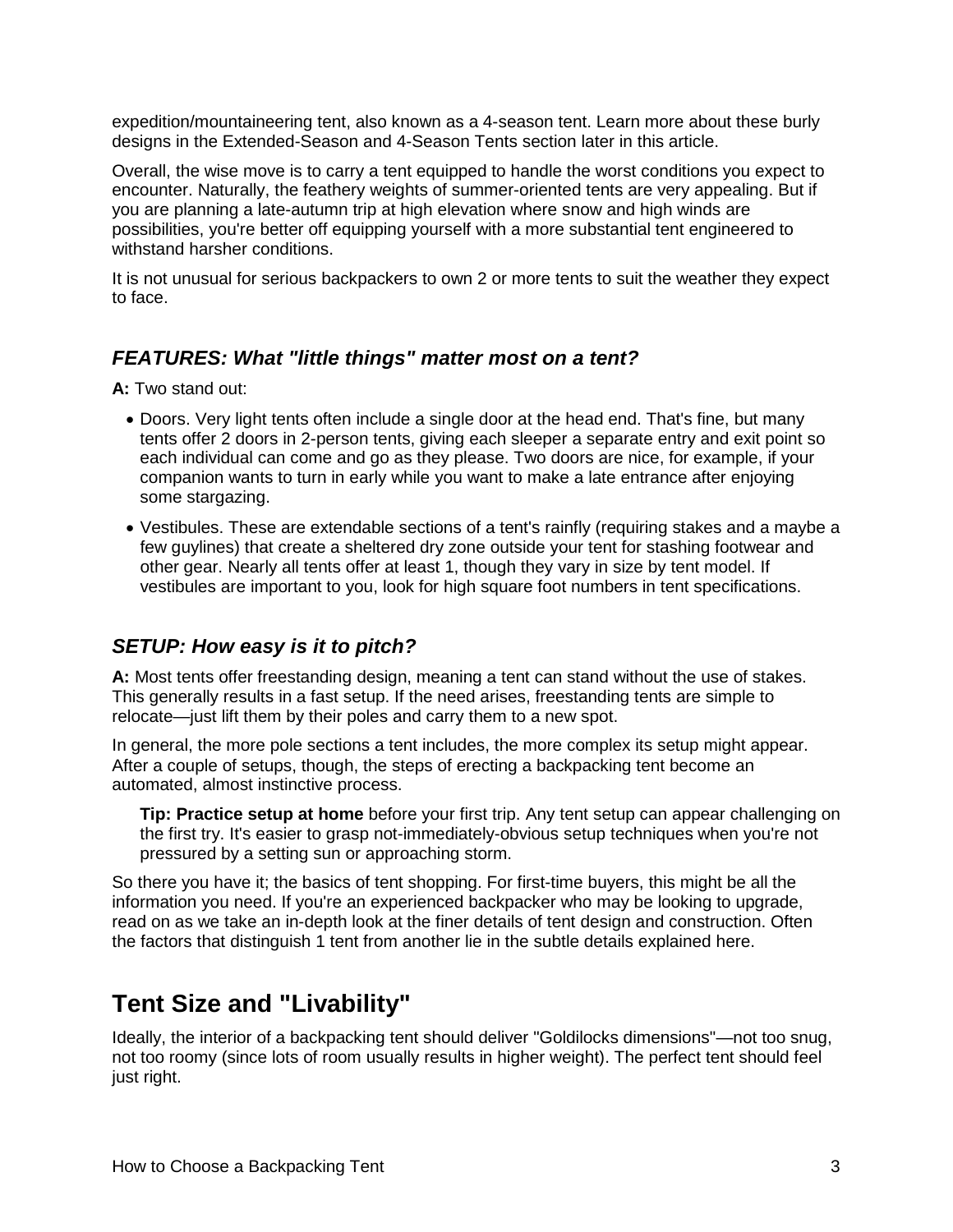### *Sleeper Capacity*

Here is a truism worth remembering: Not all 2-person tents (or 1- or 3- or 4-person tents) are created equal. No industry standard exists that defines per-person tent dimensions. So it's possible, even likely, that Brand X's interpretation of a 2-person tent may vary noticeably from Brand Z's.

Within the REI brand, the design standard for 2-person tents requires that a pair of 72" x 20" sleeping pads must fit side by side with no overlap. Most tents from top outdoor brands adhere to similar guidelines.

Of course, if you and a friend have ever hopped inside a 2-person tent and remarked, "Y'know, this seems a little tight," you are not alone. To keep weight low, backpacking tents use spaceefficient designs that many times cause walls to slope steeply toward the crown of a tent. The weight-savings achieved are terrific, but sloping walls reduce sit-up space and can make a tent's interior feel cramped.

Yet most time people spend inside a tent is spent lying down. Does sit-up space really matter? It can if a storm confines you to your tent for a day or longer. During the time you're not snoozing, some extra room is a nice thing.

When evaluating tent capacity ratings, our general advice is this: Assume a close fit. If you seek more room, consider upsizing your tent capacity by 1 person, particularly if you or your usual tent companion(s):

- are large people
- are claustrophobic
- toss and turn at night
- sleep better with more than average elbow room
- are bringing a small child or a dog

### *Gauging Interior Volume*



Typically, 3 specifications are provided by manufacturers to help shoppers mentally size up a tent's interior:

- Floor dimensions
- Floor area (square feet)
- Peak height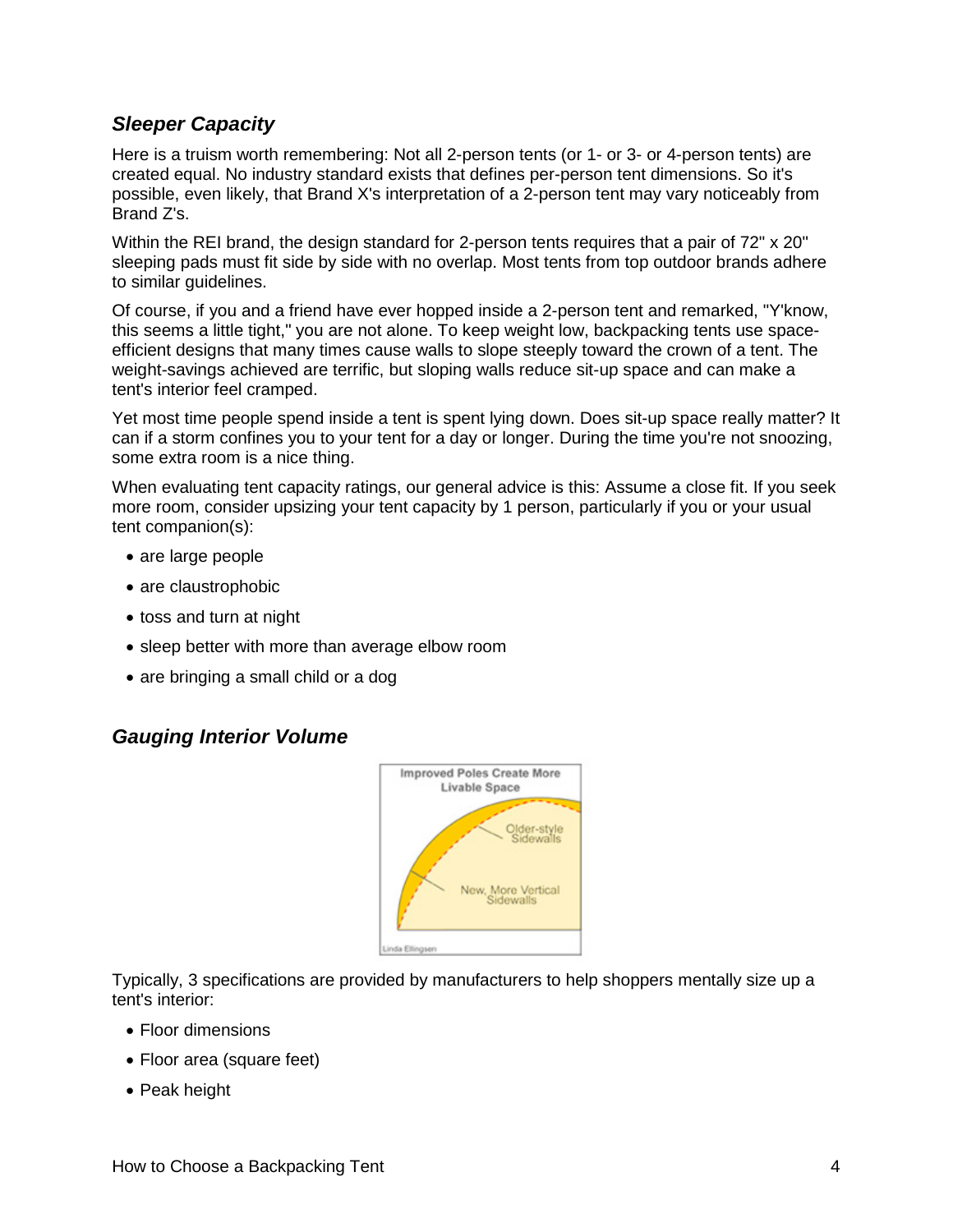These specs, though, cannot help you gauge how a tent's walls are angled. The more vertical the walls, more "livable" space can be found inside a tent. The pitch of walls in each tent is different. Some tents are rounded and dome-like, offering more overall headroom; others are wedge-shaped, with minimal space at the foot end, where sit-up space is reduced but weight savings are gained.

How can you assess a tent's interior volume? Here are 3 options:

- Visit a store, ask to set up a tent and hop inside. That's always the best plan.
- If shopping online, eyeball a tent's photo and study the pitch of its walls. If the walls angle steeply toward the tent's ceiling, you're probably looking at a weight-efficient tent (great!) that offers only modest interior volume (the tradeoff).
- Use the 3 traditional tent specs mentioned previously to mentally size up a tent. Here are some details for doing so:
- Floor dimensions: Tent floor plans show length and width measurements, usually in inches. Keep in mind that floor plans usually list only a tent's widest measurement—at the shoulder end of the tent.

Many tent floors are not rectangular. Some taper and become narrower at the foot end (a weight-saving technique). Some 3- or 4-pole designs create a floor that is hexagonal (wider in the hip area). The extra poles make hexagonal shapes (common in extended-season and 4 season tents) more stable but add weight.



Generally, 2-person tents measure somewhere in the mid-80s to upper-80s for length and mid-50s for width. Since standard sleeping pads are 20" wide, that gives 2 people about 14" to 15" inches of hip-to-hip wiggle room—not spacious, but adequate.

As for length, the Centers for Disease Control and Prevention (CDC) reports that, as of 2002, the average American male stands 5'9½" (or 69.3 inches); the average female is 5'4" (63.8 inches). Most backpacking tents easily accommodate people of such heights.

Yet tall people—6' (72 inches/183 centimeters) and taller—may feel a little crunched inside tents that offer a fairly common length of 84 inches. Why? Because tent walls slope in at the foot and head of most tents. (This I know from personal experience; I'm 6' and too often find my noggin and toes grazing both ends of an 84" tent.)

**Our advice for taller backpackers:** Look for tents with floor lengths measuring at least in the high 80s or preferably 90 and beyond.

Taller backpackers should also take note of an encouraging trend: In 2010 REI introduced "Plus" versions of some of its most popular tents, adding a few inches in width and length to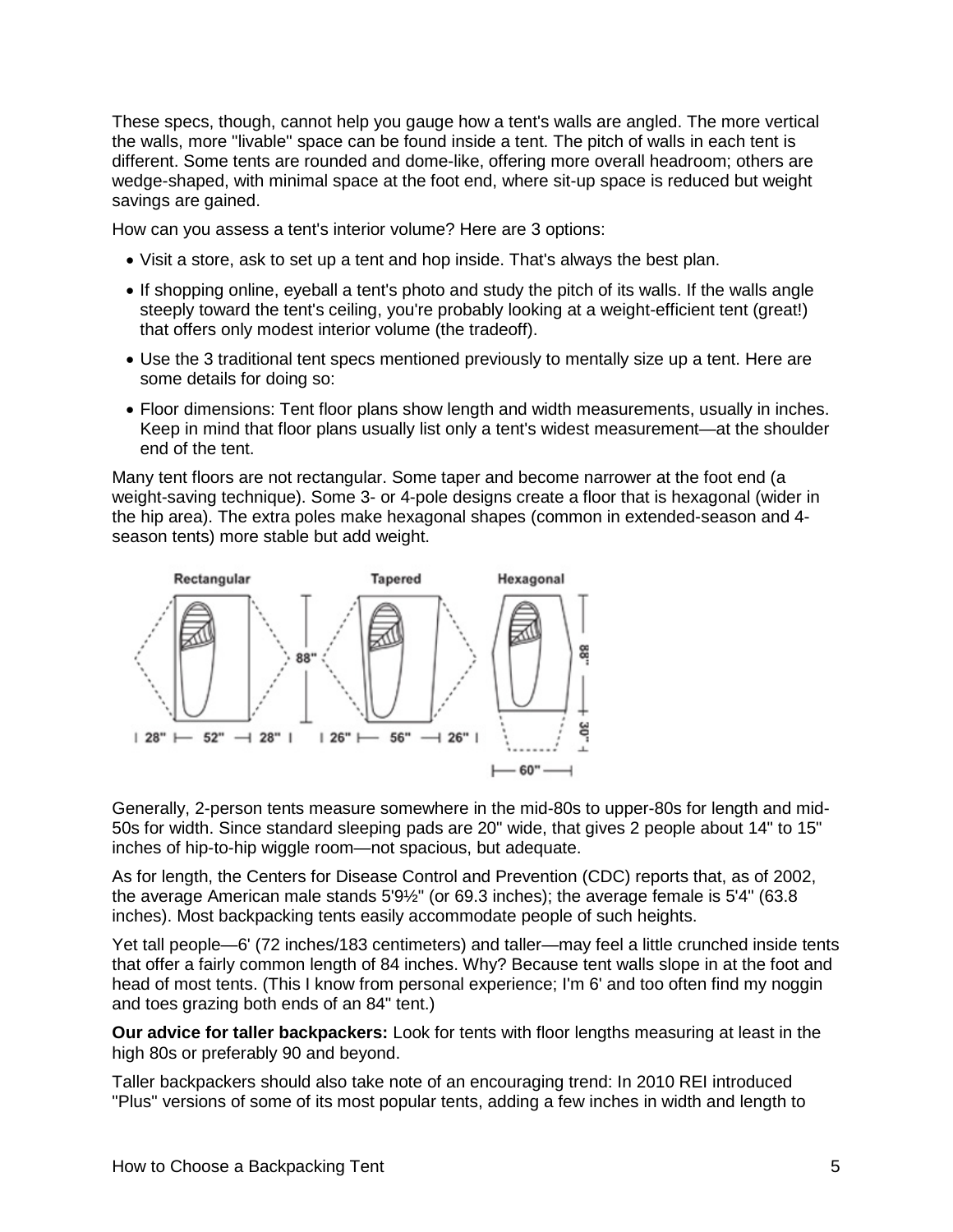accommodate people with larger profiles. (The idea mimics the thinking behind regular and long sleeping bags; taller people appreciate some extra space.) Admittedly, weights will rise a few ounces, but a few inches of "plus" space can feel luxurious. Here is how floor plans of an REI Half Dome (standard and Plus versions) compare.



**Floor area (square feet):** Two tents may offer identical floor dimensions but claim different square footage. How can that be? The tent with the smaller floor area number most likely tapers more narrowly at the foot end.

A higher floor area number indicates it offers more floor-level space. (The same goes for the square footage shown for vestibule areas.) This number, however, does not account for the slope of the walls. So floor area is a useful number to know, but a less-than-perfect gauge of a tent's overall livability.

**Peak height:** Generally, the higher the peak height, the roomier the interior. Just realize that peak height is measured at a single spot inside a tent and does not depict the entire interior of a tent and its sloping walls.

Peak height in tents is determined by positioning a ball or sphere, 8" in diameter, at the highest point within the tent. (The technique, used industry-wide, was the brainchild of the REI Quality Assurance Lab.) The ball serves a stand-in for a camper's head, and peak height is measured from the top of the ball. Tents with pointy crowns may technically offer a higher absolute height, but the ball measurement offers a more realistic "functional" peak height.

**A few tent-design footnotes:** To minimize the slope of tent walls, REI was among the first tent manufacturers to make use of "combi-poles." Combi-poles feature pole sections of varying diameters. Thinner pole sections are used near the floor and support thicker upper sections which do not flex. This allows the tent's crown to flatten slightly and create more sit-up space and head room. Other tent-makers use pre-bent pole sections and brow poles to achieve a similar effect.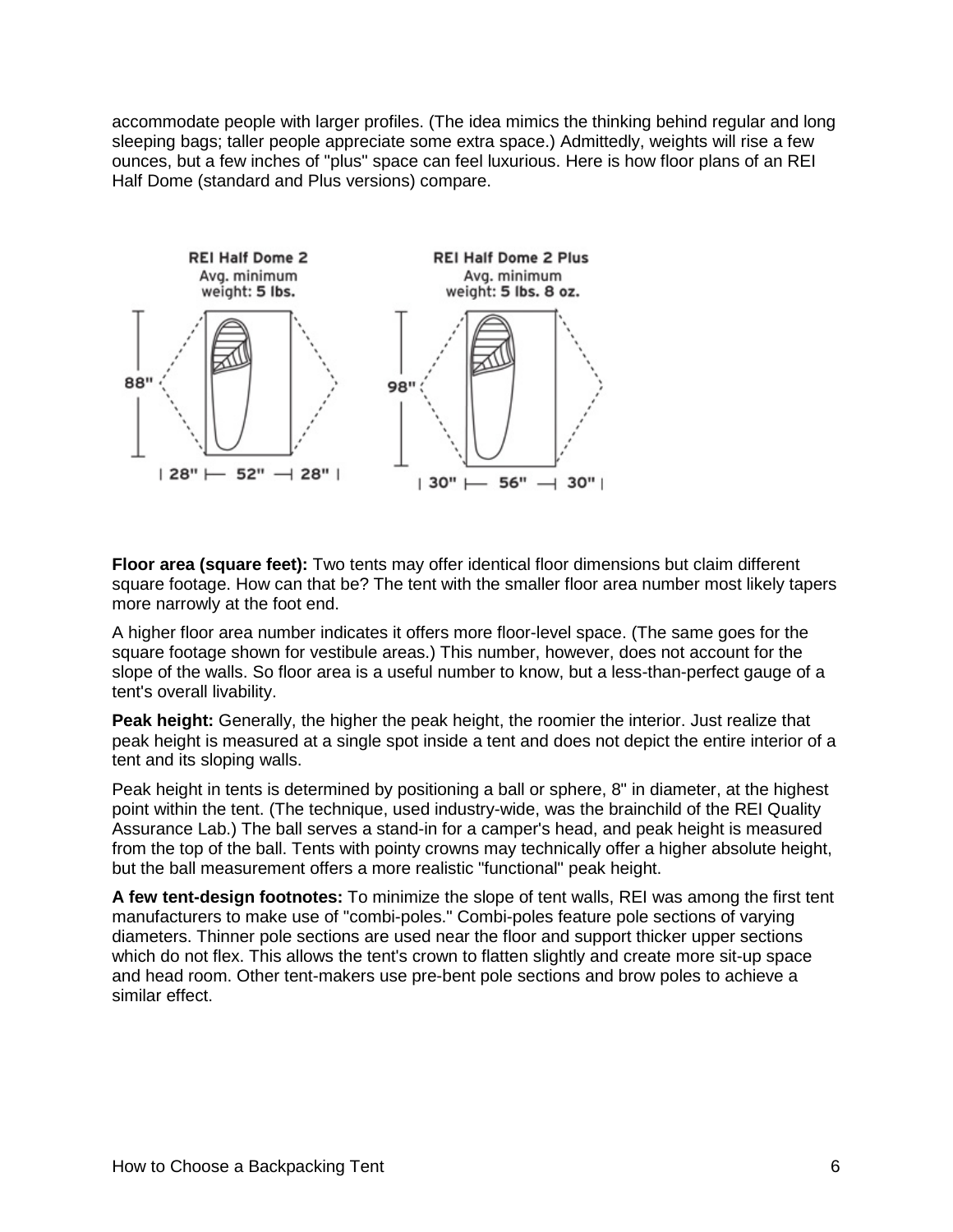

In 2007 REI introduced another space-expanding design feature, the tension truss, on selected tents. A tension truss is a fabric rib attached to a tent seam that, when tent poles are placed in position, makes the seam taut and optimizes the space it provides. It also strengthens a tent's overall architecture, reducing its "wobble" when shaken.

## **Tents and Seasonality**



### *Three-season Tents*

By far the most popular choice among backpackers, 3-season tents are lightweight shelters designed for the relatively temperate conditions of spring, summer and fall. They are usually equipped with ample mesh panels to boost air flow. Mesh panels keep out insects but can still let in powdery blowing sand. Properly pitched with a taut rainfly, 3-season tents can withstand downpours but are not the best choice for sustained exposure to harsh storms, violent winds or heavy snow.

The primary functions of 3-season tents:

- Keep you dry during rain or light snow.
- Shield you from bugs.
- Provide privacy.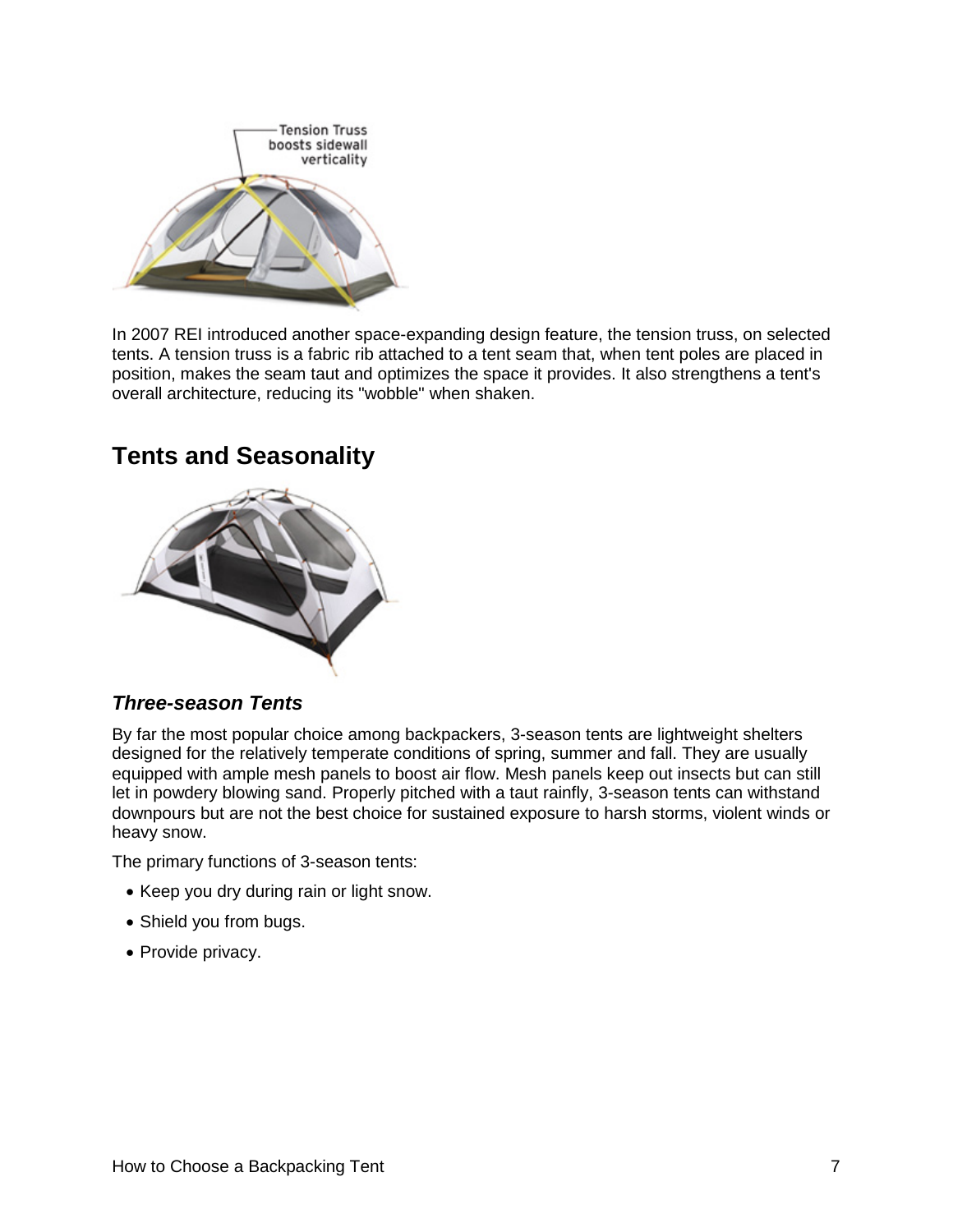### *Extended-season Tents*

Extended-season (3+ season) tents are engineered for prolonged 3-season usage, suitable for summer use but also trips in early spring and late fall when moderate snow may be encountered. Their goal: offer a balance of ventilation, strength and warmth-retention.



Typically they include 1 or 2 more poles and fewer mesh panels than pure 3-season models. This makes them sturdier and warmer than their 3-season cousins. Heavier, too, but not by huge amounts. Cousins of a vanishing breed known as convertible tents (with removable pole sections), extended-season tents are good choice for backpackers who make frequent trips to exposed, high-elevation destinations. While very sturdy, they are not as fully fortified for harsh winter weather as 4-season tents.

In this category, REI carries the [REI Arete ASL 2,](http://www.rei.com/product/794283) [Arete ASL](http://www.rei.com/product/794285) 3 (ASL: All-Season Light) and [Cirque ASL 2.](http://www.rei.com/product/794287) The Cirque offers 2 doors, the Aretes, 1.



### *Mountaineering/Expedition/4-season Tents*

Engineered to withstand fierce winds and substantial snow loads, mountaineering tents can be used in any season. Their chief function, though, is to stand firm in the face of seriously inhospitable weather, principally in winter or above treeline.

They use more poles and heavier fabrics than 3-season tents and thus unavoidably weigh more. Their rounded dome designs eliminate flat roof spaces where snow can collect. They offer few mesh panels and rainflys that extend close to the ground. This hinders ventilation and can make them feel warm and stuffy in mild weather. But when foul winds begin to howl, a 4 season tent provides a reassuring place of refuge.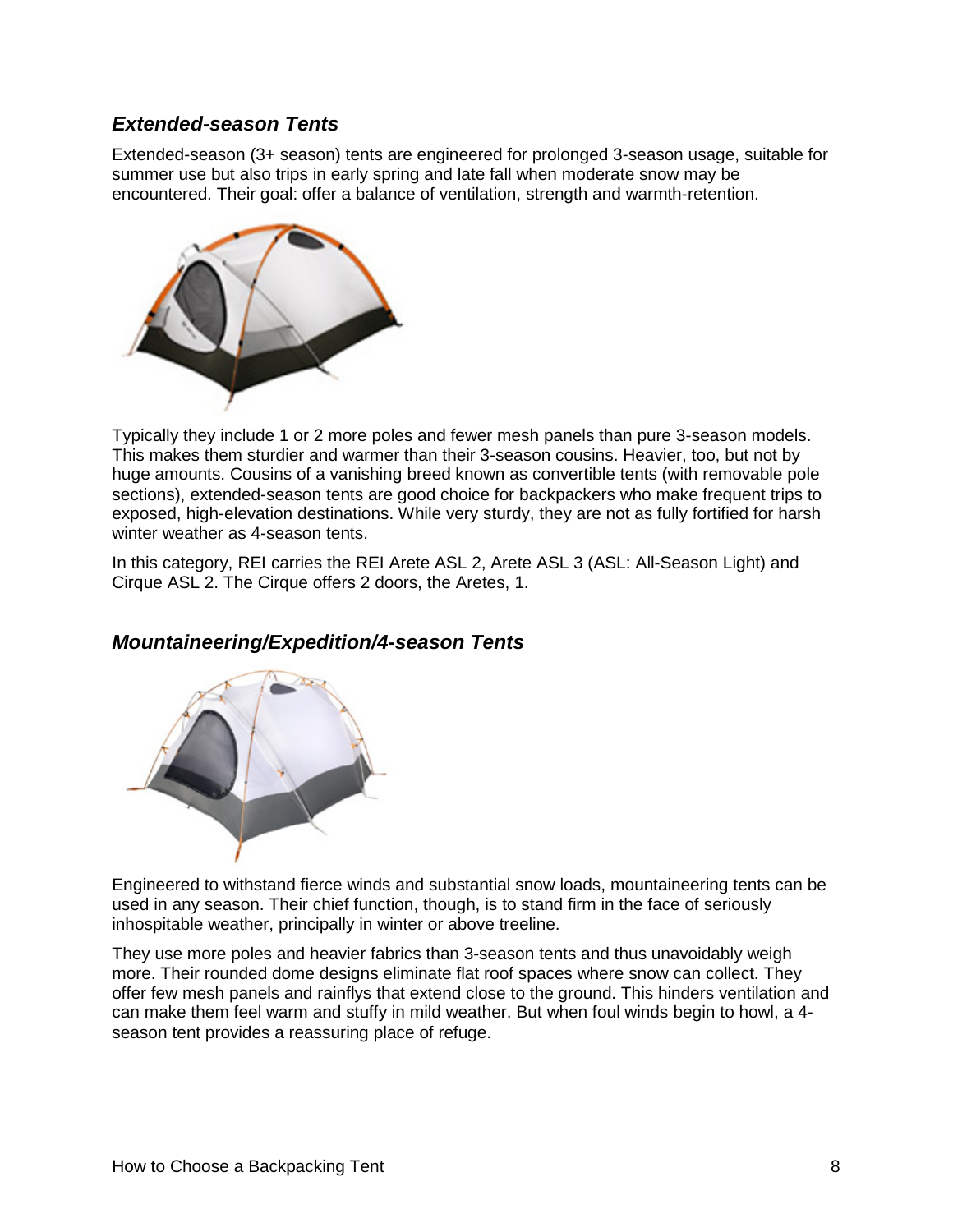## **Minimalist Tents and Shelters**

Minimalists, that small but earnest coterie of serious ounce-counting wilderness travelers, can choose from several options:

### *Ultralight (UL) Tents*



Ultralight tents achieve their low weight primarily through the use of lightweight fabrics. (See the [Fabrics](http://www.rei.com/expertadvice/articles/backpacking-tent.html#fabrics) section later in this article for a more detailed discussion of fabric weights.) Like other ultralight items, a UL tent is special-care gear that requires conscientious treatment by its owner.

Care must be taken when selecting a campsite, for instance. If a site is rocky, rooty or littered with barbed pinecones, any potential fabric-gouging material must be avoided or cleared away. Otherwise, seek a different site.

Even mesh used for UL tents has become downright wispy—fantastic for minimizing weight, but care must be taken to avoid snagging or strafing the material. Footprints (ground sheets) are usually a wise addition to any UL tent to protect lightweight floor materials. But that means carrying a few more ounces in your pack.

**Pros:** Low weight, less space occupied in a pack. **Cons:** Relatively delicate when compared to 3-season tents.

### *Single-wall (SW) Tents*



The vast majority of tents are double-wall designs—a main tent body (with a waterproof floor and a breathable canopy) that, when needed, is covered with a removable rainfly.

Single-wall tents are primarily used by alpine climbers and are designed to shed snow more so than rain. Their walls are constructed of waterproof/breathable fabrics (often Gore-Tex or eVent)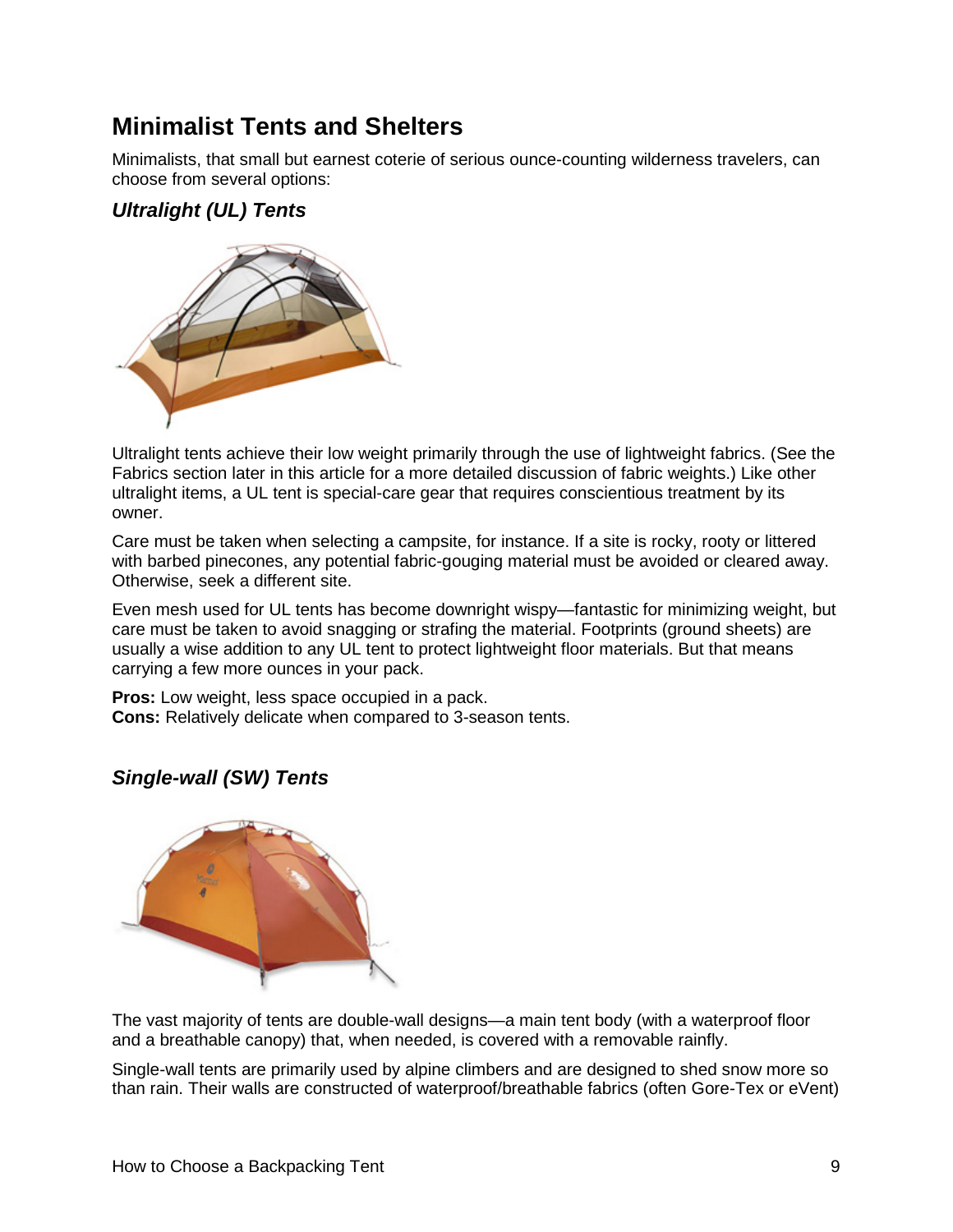and thus do not need a rainfly. They seal tightly in cold, snowy weather and use vapor pressure to force out condensation.

**Pros:** Lighter than traditional double-wall tents. **Cons:** Can be stuffy, especially if used in mild conditions.

Search REI.com for Bibler tents or the [Marmot Alpinist 2.](http://www.rei.com/product/747660)

### *Bivy Sacks*



A bivy is a waterproof, breathable barrier for your sleeping bag—a low-profile setup where you and your bag are the banana and the bivy is the peel. A bivy consists of a waterproof floor and a waterproof/breathable upper layer—the same strategy used in single-wall tents, just in a smaller, tighter package.

"Bivy sack" is short for bivouac sack. Bivies were initially made popular by climbers, and minimalist backpackers later embraced them. Some models are basic sacks with nothing more than a face hole; others offer some fully enclosed, pole-supported head space with mesh netting to separate you from bugs.

As long as you don't mind sleeping in what can feel like a confined space, bivies are excellent weight-savers. Their chief downside: no sit-up space. It is challenging (some would say close to impossible) to change clothes inside a bivy. So, if insects are troublesome and you want to change into or strip down to sleeping attire, you will be exposed to bugs as you peel off clothing before you slip into your bivy.

#### **Pros:** Saves space and weight.

**Cons:** Can feel confining; on models without netting, user is vulnerable to bugs.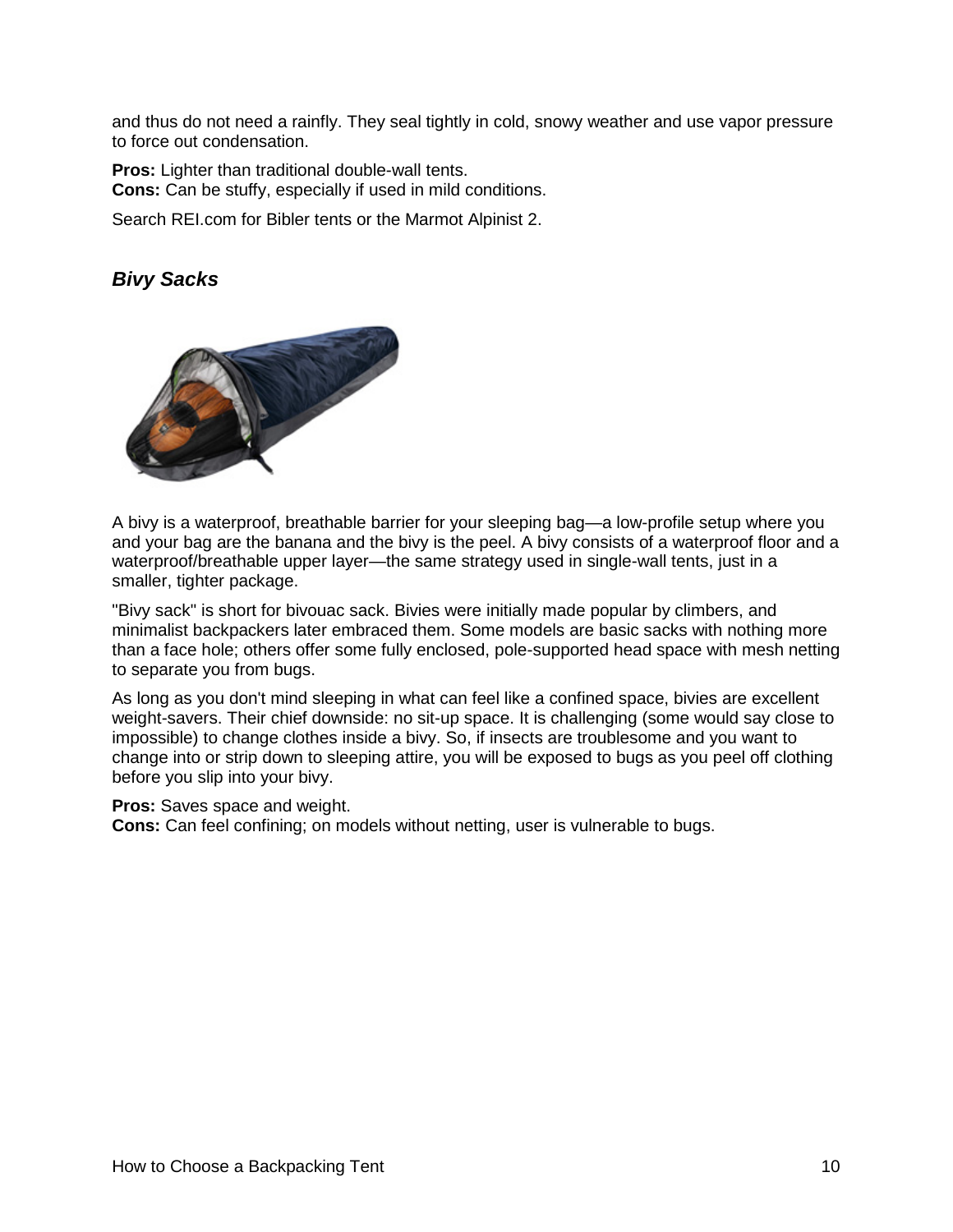*Tarp Shelters, Floorless Tents and Tarps*



Tarps are simple rain shields for minimalists—a sheet of fabric strung to trees or sometimes trekking poles. Floorless tents (almost always single-wall types, often in the shape of a pyramid) are used primarily by snow campers.

**Pros:** Few options are lighter or more compact. **Cons:** Users are vulnerable to bugs; not ideal for harsh or windy conditions.



#### *Hammocks*

Backpacking hammocks are another minimalist favorite. The Hennessy models carried by REI suspend sleepers off the ground between fixed objects (usually trees). They feature tarp-like rainflys, bug netting and a clever, bottoms-up entry point. They are an acquired taste, but they are quite popular among converts.

**Pros:** Light and compact.

**Cons:** Setup requires a learning curve; so does sleeping in midair. Ideal dual-tree setup is not always easy to locate.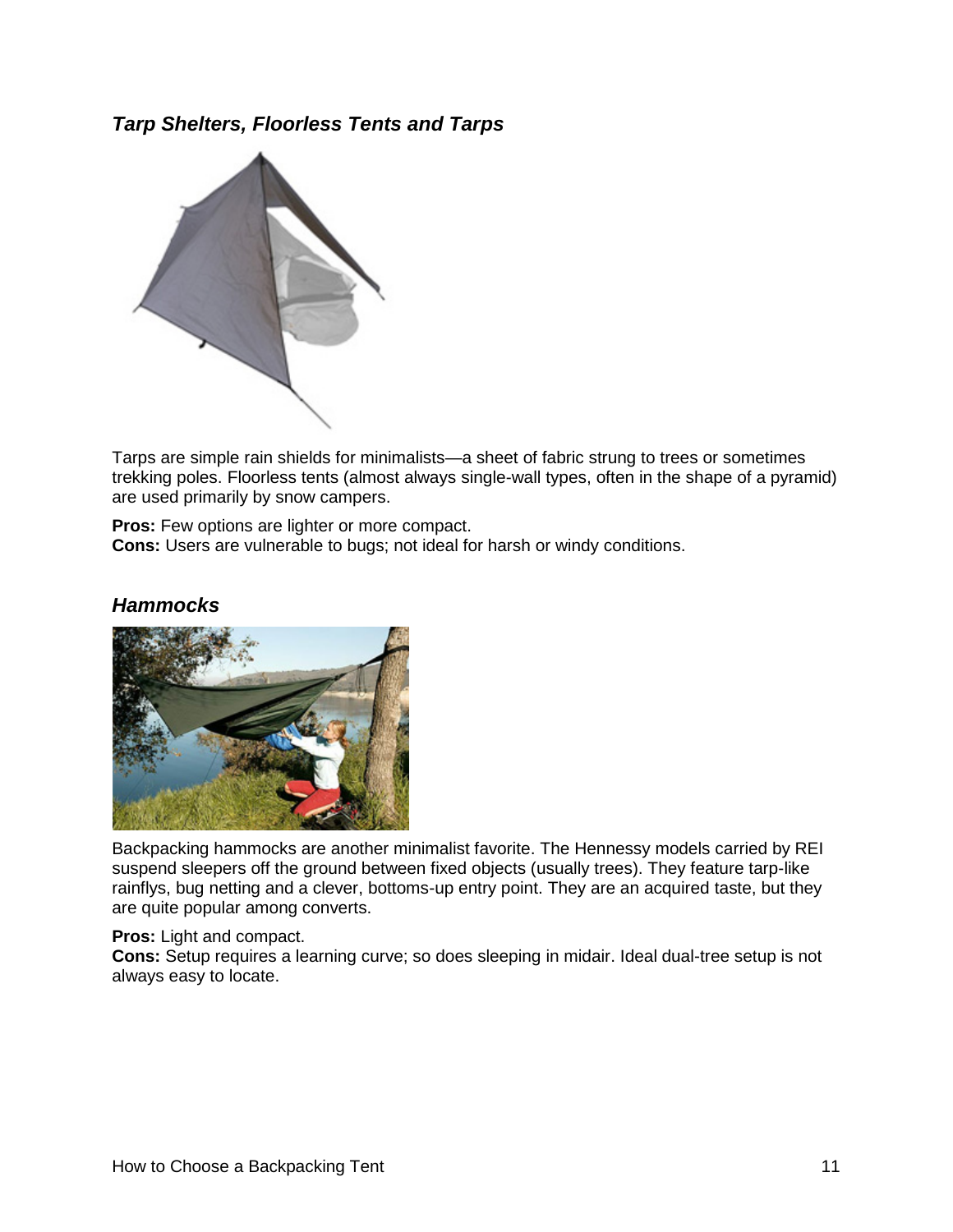### *Bug Shelters*



Just bug netting and some poles; usually no floor.

**Pros:** Super light and compact.

**Cons:** For rain-free use only; must make sure netting of a bug shelter is tucked under you.

## **Tent Terminology**

Here are details on a few widely used tent terms:

**Minimum weight:** Use this measurement for comparing tent weight. This is the total weight of the tent body, rainfly and poles only—the bare essentials. You will probably pack more tentrelated gear (e.g., stakes, footprint) than just this, but this is the figure all manufacturers present as a tent's "trail weight." Often cited as an average weight, this measurement is supplied by each tent's manufacturer and is not independently verified by REI. Your particular tent's average minimum weight may vary slightly (by an ounce or 2) from the weight the manufacturer claims.

**Packaged weight:** The total weight of all tent components: body, rainfly, poles, stakes, stuff sack, pole sack, instructions and any other items a manufacturer ships with a tent from the factory. This figure is supplied by the tent's manufacturer.

Packed size: The amount of space a rolled tent will occupy in your pack. You can reduce this load by splitting up tent components with others in your groups. For example, have someone else to tote the poles or rainfly while you carry the canopy.



**Vestibule:** An extension of the rainfly that creates a covered storage area for boots, packs or any dusty or damp gear you prefer to keep outside your living space. Some tents offer a pair of vestibules, a nice convenience (though such a tent's ounce count will rise). A few tent brands offer optional vestibules that create even more space than standard ones.

**Guypoints and guylines:** A guypoint is a reinforced, patch-like area on the tent to which a guyline can be (or is permanently) attached. The guyline is then pulled taut and tied or looped to a stake. During rain, this keeps a wet rainfly from sagging onto the canopy. In wind, it can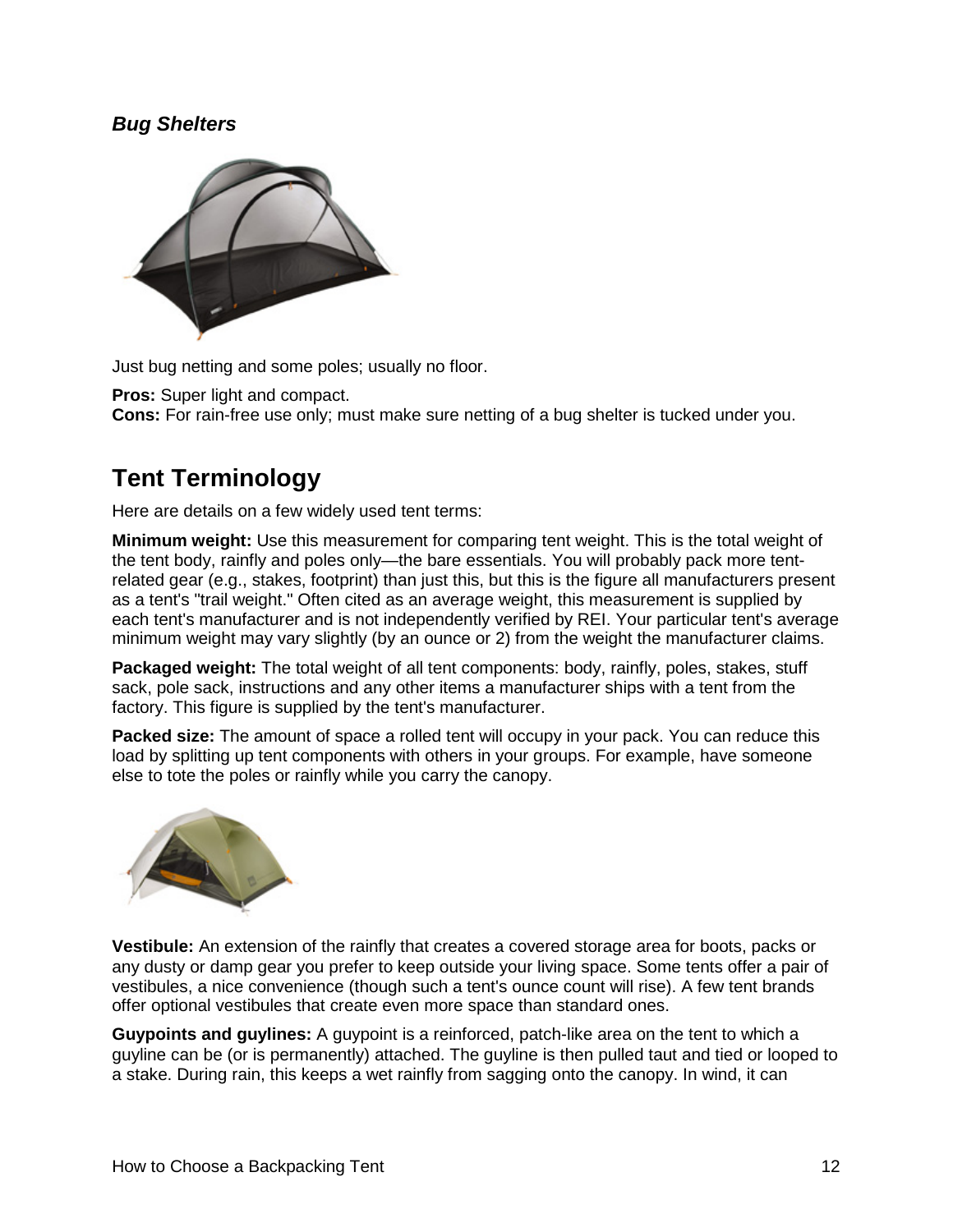reduce a fly's proclivity to flap. Keeping a rainfly taut and separate from a canopy aids ventilation and reduces condensation buildup.

Some guylines include reflective materials. It's a nice bonus. It makes skinny guylines more visible while using your headlamp in camp at night, minimizing tripping mishaps.

**Pockets:** Interior stash spots for storing gear. Typically they are flat, envelope-like slots into which you slip gear you want close at hand: headlamp, glasses, watch, multitool. Some serve as stash spots for a tent's door—simply wad up the mesh door panel and stuff it into the nearby pocket. You'll find few (even zero) pockets inside weight-conscious ultralight tents.



**"Perimeter-cut" and "bathtub" floors:** Most backpacking tents are now designed with perimeter-cut floors, where waterproof floor sections (sidewalls and ground-touching panels) are separate pieces of fabric stitched together at the perimeter. Perimeter cuts are alternately known as a Catenary cut, a "cut-in" floor or a "taped insider" floor. The technique creates straight, taut edges along the tent's perimeter, optimizing floor space.

Bathtub floors have more rounded perimeter edges and, other than possible bottom-floor seams, have no stitch marks susceptible to leakage. Their downside: Bathtub floors can potentially curl up around you on all sides in a loose, baggy manner and reduce interior space.

The new REI Half Dome 2, Half Dome 2 Plus and Arete tents feature a "hybrid" floor. The longer side seams feature a perimeter cut while seamless bathtub edges are used at the foot and head ends of the tents. REI's architecture creates a taut pitch even along the bathtub edges, boosting interior space. The redesigned Half Dome 2 door is more V-shape than D-shape, and its proximity to a perimeter-cut floor seam creates a tautness that allows the door to be zipped open or shut with just 1 hand.

## **Ventilation**

Humans naturally exhale and radiate heat. On a chilly night inside an enclosed tent, the moisture in our breath can cause condensation to form on the underside of the tent's canopy and rainfly. If enough builds up, the moisture could pool into drops of water and start plopping on you and your bag. Not good. The antidote: increased ventilation.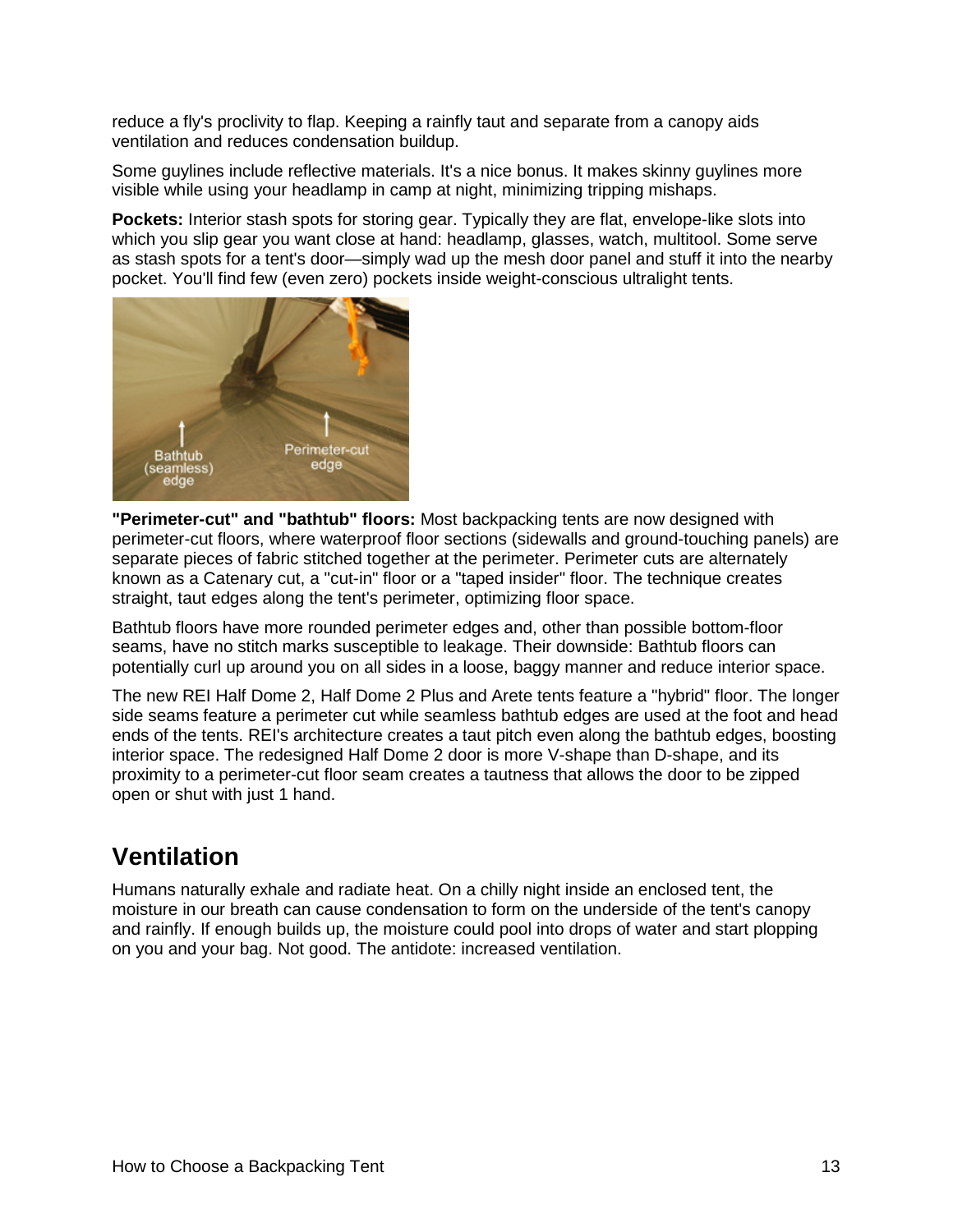#### *Mesh Panels*

Tents intended for milder conditions typically make ample use of mesh. Some lightweight tents, in fact, offer all-mesh canopies—a nice place to spend a balmy, starry night. If you consider yourself to be a fair-weather camper, look for tents with a substantial quantity of mesh in their canopies. They're usually a good choice.



To keep out speck-size pests such as no-see-ums and midges, the grid used in tent mesh (netting, really) is much finer, or denser, than what is found on household window and door screens. Thus it does not offer the same easy-breezy flow of a window screen, but it does much to alleviate any potential stuffiness inside a tent.

On cold nights, of course, sinking chilled air can more easily drift in through mesh. On those occasions your rainfly becomes a key warmth-retaining ally. It is estimated that using a rainfly can add up to 10 degrees of warmth inside a tent.

### *Vented Rainflys*



Some rainflys (often on 4-season tents) are equipped with hooded vents (sometimes called chimney vents) that can be propped open to create a ventilation channel during unfavorable weather. This is particularly valuable in humid, rainy conditions and during still, icy winter nights.

### *Doors: 1 or 2?*

Two doors make entering and exiting a tent much more convenient for a pair of backpackers. No crawling over your partner to come in or go out. Dual doors, usually mesh, also make crossventilation easier to achieve.

Two doors are also handy if the weather is bad and the wind is whipping; just choose the door away from the wind. The only downside: 2 doors, with their zippers, can make a tent a few ounces heavier than a single-door model.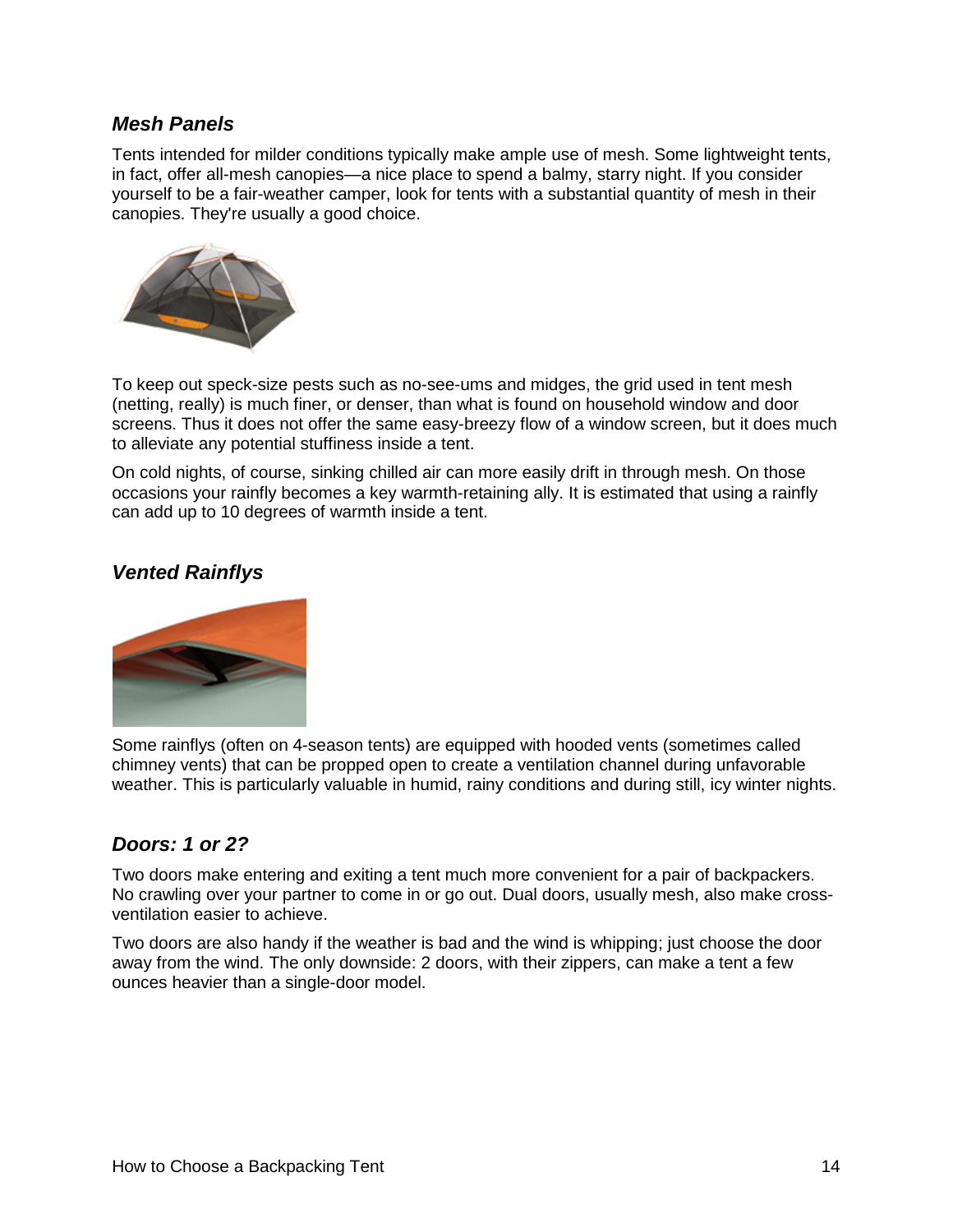## **Setup Features**

### *Freestanding Architecture*

Most backpacking tents are freestanding, meaning the pole-supported canopy can stand on its own—stakes not required (although it's still wise to use stakes at windy sites).

The key advantage: A freestanding tent is easy to move if you need to adjust its position. If the ground is hard but wind is low, for instance, you can skip the task of driving stakes into unreceptive soil. It is recommended, though, that stakes be used if at all possible. This keeps a tent in place in case an unexpected gust of wind blows through your camp.

Another nice feature of freestanding tents: When breaking camp, you can just pick up a freestanding tent, point an open door at the ground and shake out any debris that migrated inside. Very handy.

**A note on pole configurations:** The simplest dome design involves 2 criss-crossing poles that attach at each of a tent's 4 corners. More advanced designs, aiming to add strength or expand interior space, may include poles with junction hubs, pre-bent pole sections or an extra pole. Such tents may require a slightly longer learning curve to master their setup, but they reward you with greater strength or more interior space.

### *Pole Sleeves vs. Pole Clips*



Poles connect to canopies via clips, sleeves or a combination of the 2.

Pole sleeves help distribute fabric tension over a larger area and thus create less overall stress. Sleeves provide a stronger pitch, but sometimes (particularly during rain) threading poles through them can be a challenge.

Pole clips are easy to attach and usually allow a larger gap between the rainfly and tent body. This improves ventilation and minimizes condensation. Clips are often employed to reduce a tent's weight.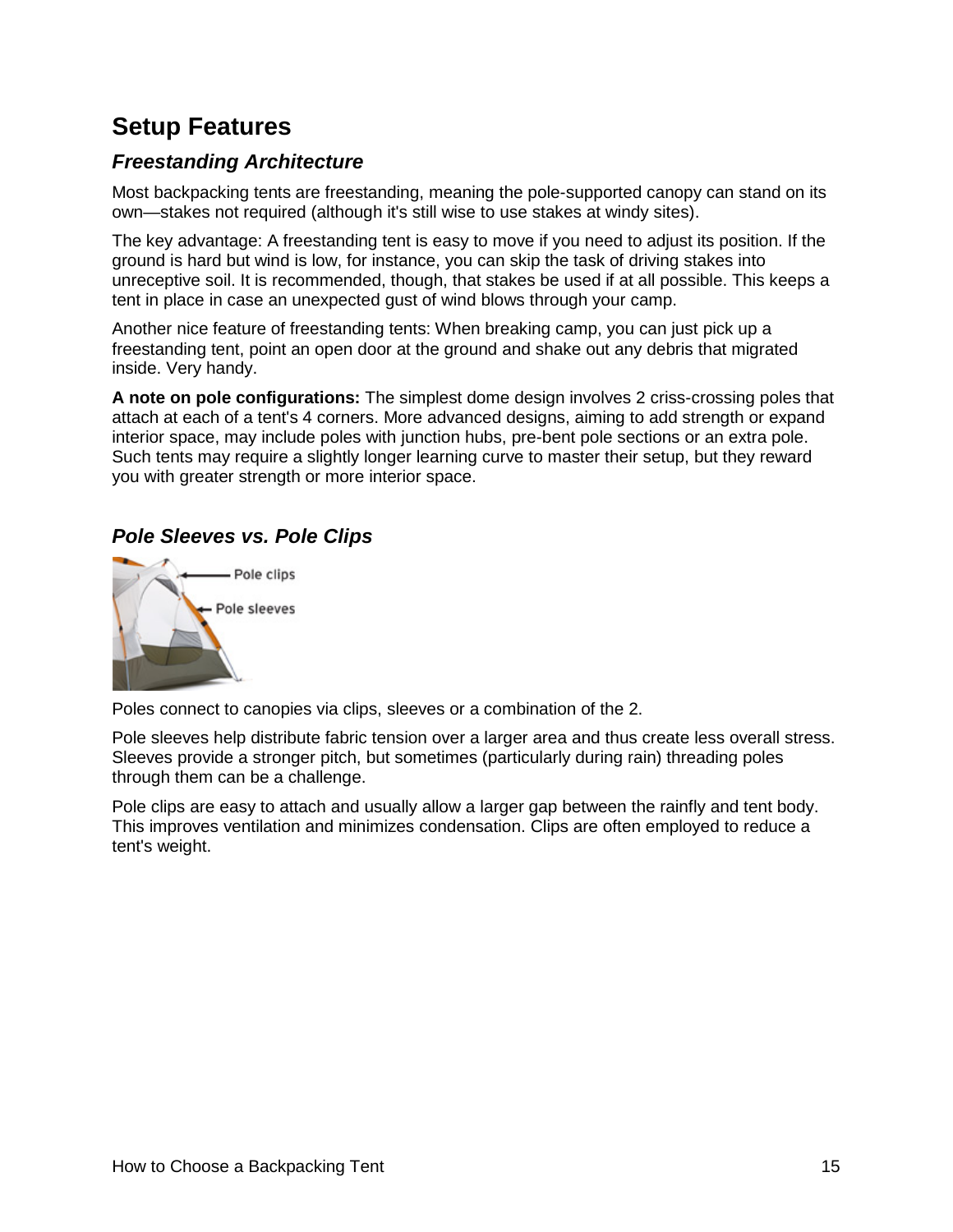

Pole hubs are a recent innovation that pre-connects 2 or more poles for added stability and faster setups. Most often used in conjunction with pole clips, hubs boost strength while creating simpler-to-understand pole structure.

In virtually every case, a tent with fewer poles is lighter and is faster and easier to pitch.

**More terminology:** The tips on the ends of poles are known as ferrules. Ferrules are inserted into metal rings (known as grommets) found in webbing tabs at the corners (and often midpoints) of tents.

Some REI tents offer a few dead-end pole sleeves instead of grommets. They are a small, slidein pocket, or slot, for pole tips. They speed setups.

### *Fly/Footprint Option*



Some tents accommodate an ultralight "fastpacking" setup where the footprint, pole structure and rainfly can be pitched together without the tent canopy. This setup is basically a structured tarp. As with tarps, you save weight but lose the bug protection of a tent body.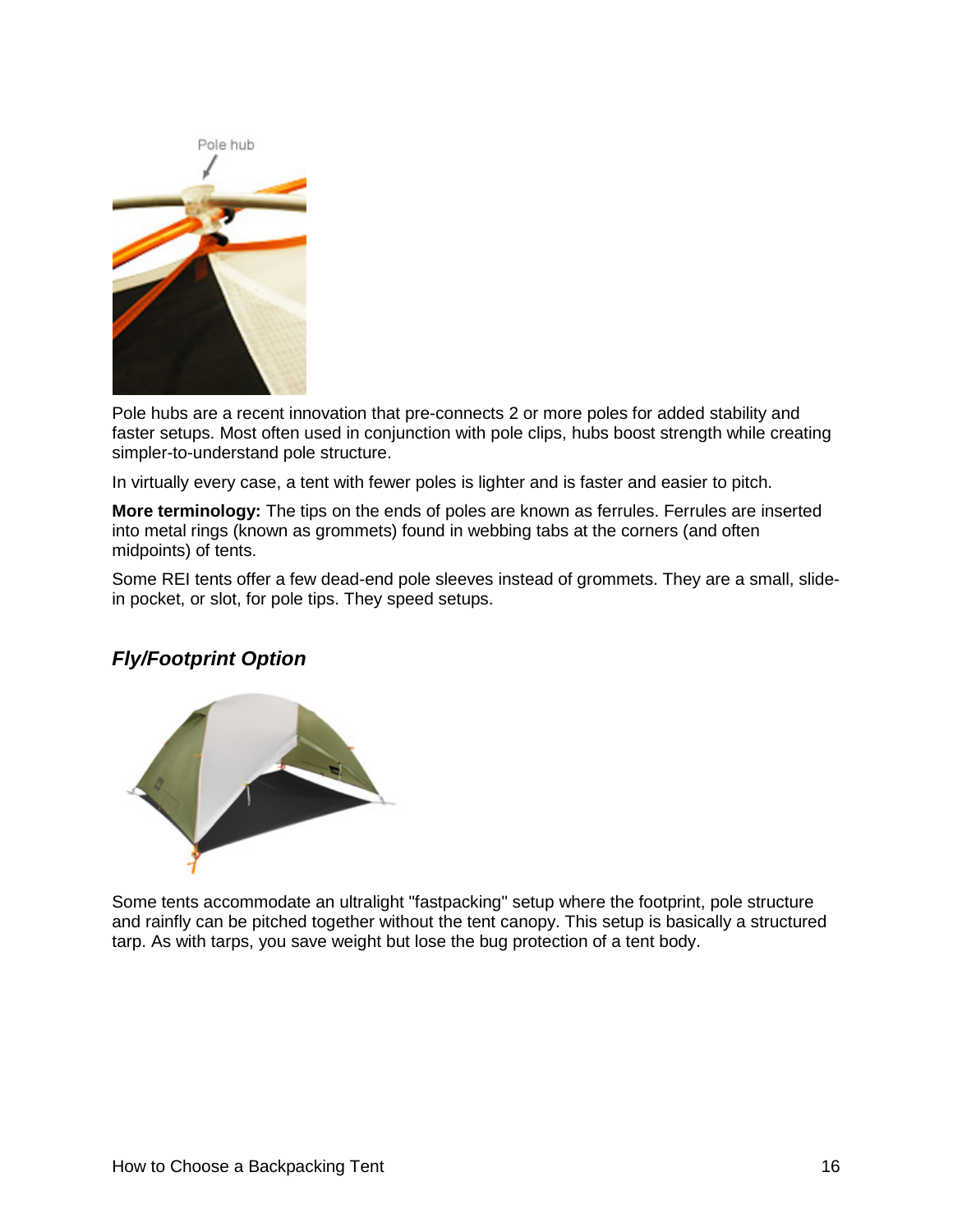#### *Stakes*

Manufacturers include stakes of their own design with tents; shoppers are not offered a choice. Some are skinny, push-in probes, some have a corkscrew-like skewer pattern on their shafts and others are stouter, pound-in pegs. If you prefer one style over the type included with your tent, a separate purchase will be needed. You know you're a hardcore camper when you and your companions sit around camp and discuss each another's preference in tent stakes.

If you regularly camp in snow or on sandy surfaces, you need snow stakes: wide, scoop-shaped stakes that hold their position by collecting and holding a dense amount of loose material in their scooped-out cores.

**Tip:** What if the ground is so hard that stakes cannot be forced into the turf? Tie cords (or fishing line, even dental floss) around rocks and attach them to the exterior webbing at each tent corner. Leave about 1 foot of cord between the rock and the webbing. Then place a second rock (and a third and fourth, if needed) atop the cord. The second rock pushes the cord to ground level and adds weight and friction for security. No cord? Find some smooth rocks and gently place them atop each tent corner.

## **Poles and Fabrics**

#### *Pole Materials*

Most backpacking tents use aluminum poles due to their high strength-to-weight and durability. Fiberglass poles tend to be heavier and are susceptible to splintering when repeatedly arced over time.

Over the years aluminum tent poles have maintained strength while engineers have found ways to reduce weight by shrinking pole diameter and wall thickness. Most tents (including REI-brand tents) use poles manufactured by Dongah Aluminum Corp. (DAC) of Korea.

The following pole types are commonly found in top-brand backpacking tents:

**DAC Featherlite NSL:** A widely used pole valued for its high strength-to-weight ratio. The original Featherlite pole, introduced in 1997, was an instant hit with tent-makers. It was engineered with thinner walls and pole-to-pole junction points that replaced inserts with extruded pole ends. Pole sets weighed about 15 percent less than traditional aluminum poles.

The poles, however, did not slip through pole sleeves as well as some users wished, so DAC in 2000 introduced modified Featherlite SL poles (SL standing for "sleeve," not "Super Light," as was commonly assumed).

The latest version is Featherlite NSL ("new sleeve"), which uses aluminum inserts to connect pole sections. Rather than glue or crimp the inserts in place, DAC mechanically expands the insert into pole ends. DAC says this bonding process makes pole junction points 20% stronger than the main pole tubes, permitting the use of thin (though strong) tube walls.

DAC also uses a "green anodizing" process on its NSL poles. (Anodized aluminum is more durable and resistant to corrosion.) DAC's anodizing eliminates a polishing stage that required the use of phosphoric and nitric acid, both toxic.

**Yunan Air Hercules:** Features an aluminum/scandium alloy and a "floating connector" that joins pole sections. Both are intended to provide strength and flex at a low weight. Found in Mountain Hardwear's Atlas Pole System.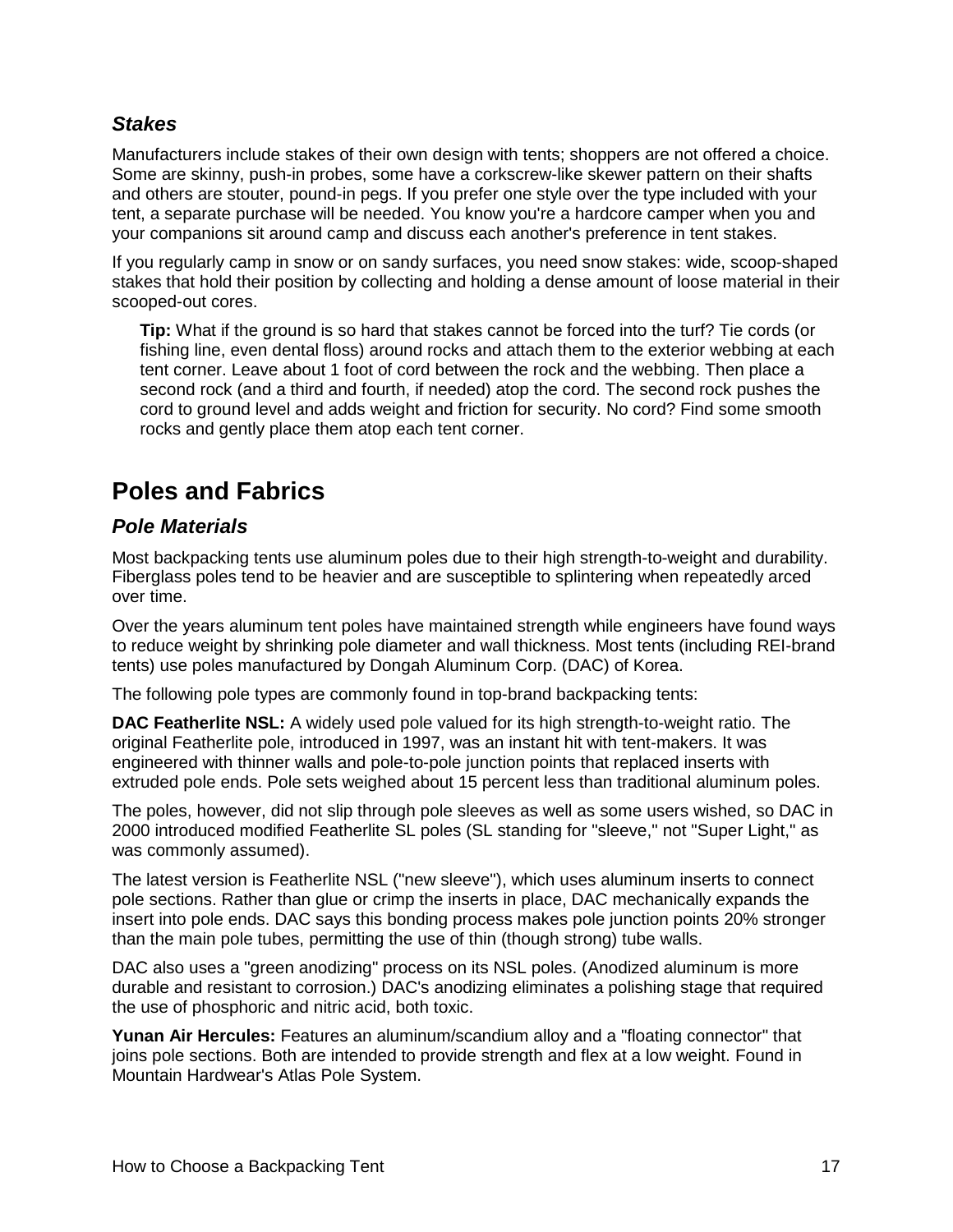**6000-series aluminum:** Aluminum is available in various grades, from a 1000 series through 9000. Aluminum uses alloys to make it heat-treatable. In 6000-series aluminum (6061 being commonly used in tent poles), the alloys are silicon and magnesium, resulting in medium strength and good corrosion resistance.

**7000-series aluminum:** Zinc is the major alloying element in this series, which includes poles identified as 7075. Small amounts of magnesium are also used in 7000-series poles, creating a strong, kink-resistant, high grade of lightweight aluminum commonly used in aircraft. 7000 series poles will flex further than 6000-series poles (of the same diameter) before they bend or break.

The latest DAC Featherlite NSL poles in the 7000-series are composed of a proprietary alloy known as TH72M. DAC created it to boost the poles' resistance to what is known in the aluminum industry as stress corrosion cracking (SCC), a key foe of high-strength aluminum.

**Note:** Manufacturers often include a repair sleeve with a tent's pole set. It's a short tube with a slightly larger diameter than the poles. It acts as a splint on a bent or broken pole section. If available, use duct tape to secure the sleeve in place.

### *Fabrics*

Nylon and polyester are standard tent fabrics. Nylon is fractionally lighter, tougher and more abrasion-resistant. Polyester is inherently more resistant to water and has a reputation for better withstanding degradation caused by ultraviolet rays in sunlight (though no study has verified polyester's UV resistance). Thus polyester is commonly used for rainflys.

The weight of tent fabrics is expressed in denier (D), a measurement of a yarn's weight (in grams) based on a 9,000-meter (5.6-mile) length of that yarn. (Why this length is used is a mystery to us.) Higher numbers indicate coarser, more rugged fabric; lower numbers reflect a lighter, finer material.

A common tent floor fabric is 70-denier (70D) nylon—light but relatively durable. Standard canopies range from 40D to 70D. In the endless quest to deliver lighter tents, though, some canopies dip as low as 20D and floors to 30D.

Ripstop nylon (woven with a doubled thread at regular intervals; it prevents rips from spreading) is often used in tent canopies. It is a touch lighter than taffeta nylon (a common, high-durability floor material) and gets used for floors in low-weight tents.

As stated earlier, the weight reduction of such lightweight engineering is fantastic, but using such feathery fabrics requires users to take extra precautions to minimize (or avoid) highly abrasive use. As a result, backpackers who don't carry footprints (ground cloths) with standard tents often choose to tote the footprints of ultralight tents.

**Coatings:** Tent floors and rainflys come with a waterproof coating (commonly polyurethane) applied to their interiors. Tent manufacturers sometimes apply a coating to the exterior of a rainfly or occasionally coat both sides.

Ultralight tents use low-denier fabrics in floors and rainflys to reduce weight. Often silicon is used to treat such fabrics for waterproofness. Polyurethane (PU) is a fractionally better waterproofing agent, but silicon boosts the tear strength of lightweight fabrics.

Some tents apply PU to one side of a rainfly and silicon to the other to get the optimal benefits of both coatings. Rainflys of the REI Quarter Dome, Arete and Cirque tents employ this 2-sided PU/silicon coating on 40-denier nylon. Other tent brands may use a lower-denier fabric in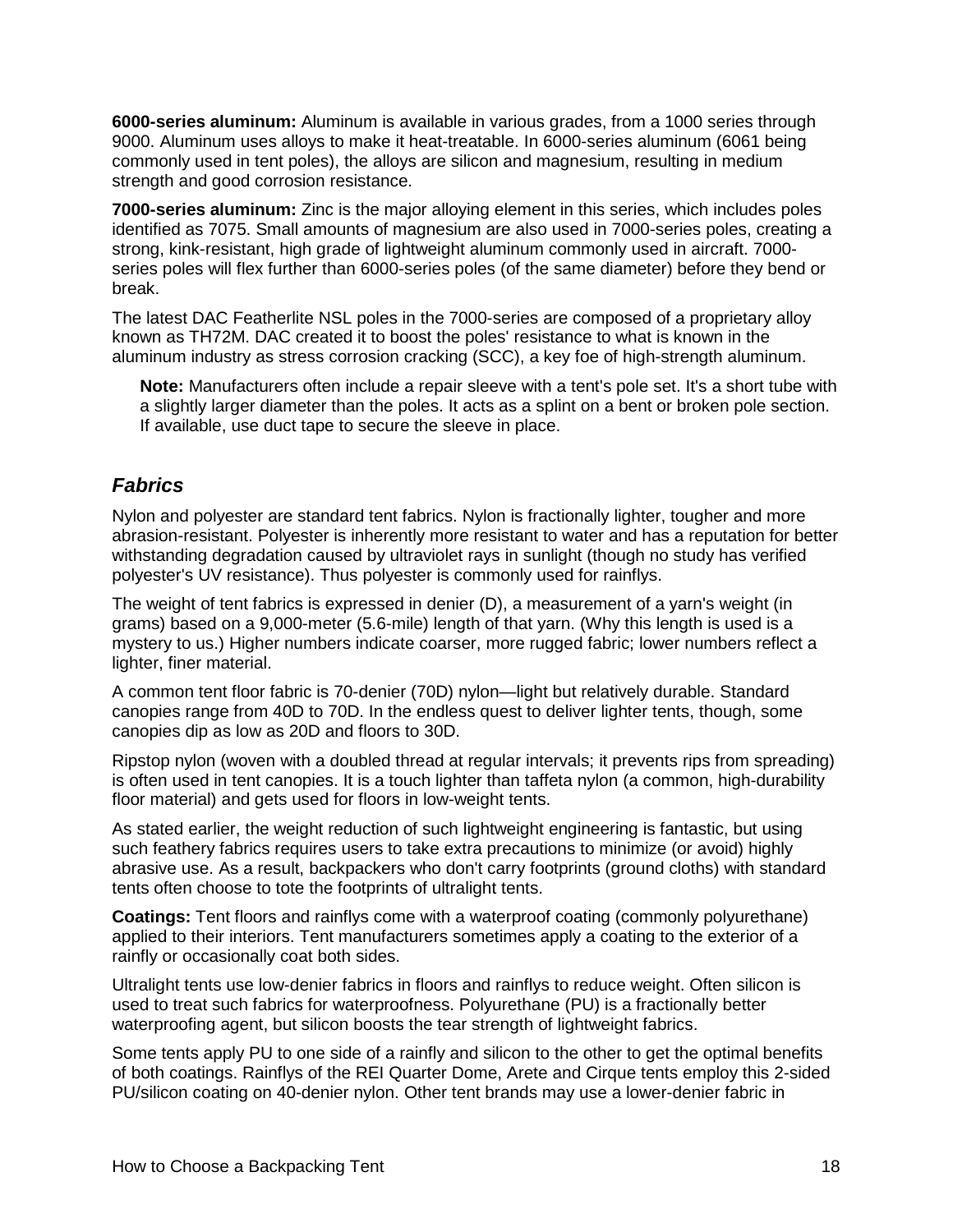rainflys for ultralight tents. REI choose 40D nylon for its UL rainflys to enhance good abrasion resistance. Outside of the ultralight category, REI uses 75D polyester taffeta in its rainflys.

**Technical footnote:** Because nylon has the capacity to absorb some water, polyester is commonly used as rainfly material. Yet silicon-coated nylon resists the absorption of water equally as well as PU-coated polyester.

Nylon treated with silicon is often referred to as "silnylon." Silicon is also used to coat polyester.

## **Accessories and Other Considerations**

### *Footprints*

A footprint is a custom-fitted ground cloth that goes under your tent floor (usually equipped with grommets that match the tent's pole placements. Tent floors are engineered to last, but twigs, pinecones, grit and dirt are constant abrasion threats.

Footprints buffer your floor from routine scuffing and scraping and can provide just enough of a protective layer to shield the floor from an overlooked sharp rock or stray thistle. A footprint costs less to replace or repair than a tent.

Footprints are sized to fit tent shapes exactly, so their edges do not extend beyond the main floor's perimeter, meaning they don't run the risk of catching and collecting rainwater like a generic ground cloth might. The chances that you'll wake up afloat in a soup bowl of rainwater soup are greatly reduced. Their downside? They add weight and take up pack space.

Footprints typically have a shiny (coated) side and dull (uncoated) side. You should place the dull side on the ground (shiny side facing up) in order to minimize abrasion on the coating.

### *Seams and Seam Sealer*

A tent uses waterproof fabric in 2 places: the floor and rainfly. When panels of that fabric are sewn together, the stitching needle punctures tiny holes in the fabric. Because water can seep through those tiny seam holes, seams must be sealed to ensure a waterproof seal.

Nearly all top-brand backpacking tents today come with factory-taped seams and require no sealing. Some tents, however, may require a manual application of seam sealer. Examples: Some single-wall shelters that use eVent fabrics and lightweight silicon-treated fabrics. (Seam tape does not adhere to a silicon coating.) To be sure, refer to the tent instructions.

As a tent ages, seam tape may become frayed or abraded. If so, apply seam sealer to plug any tiny fissures that appear along seams. How to apply it? Clean the seam. Mask off both sides of a seam with adhesive tape. Using a small brush, thoroughly apply sealer (usually in a tube) on the seam. Dry according to instructions on the tube. Remove the masking tape.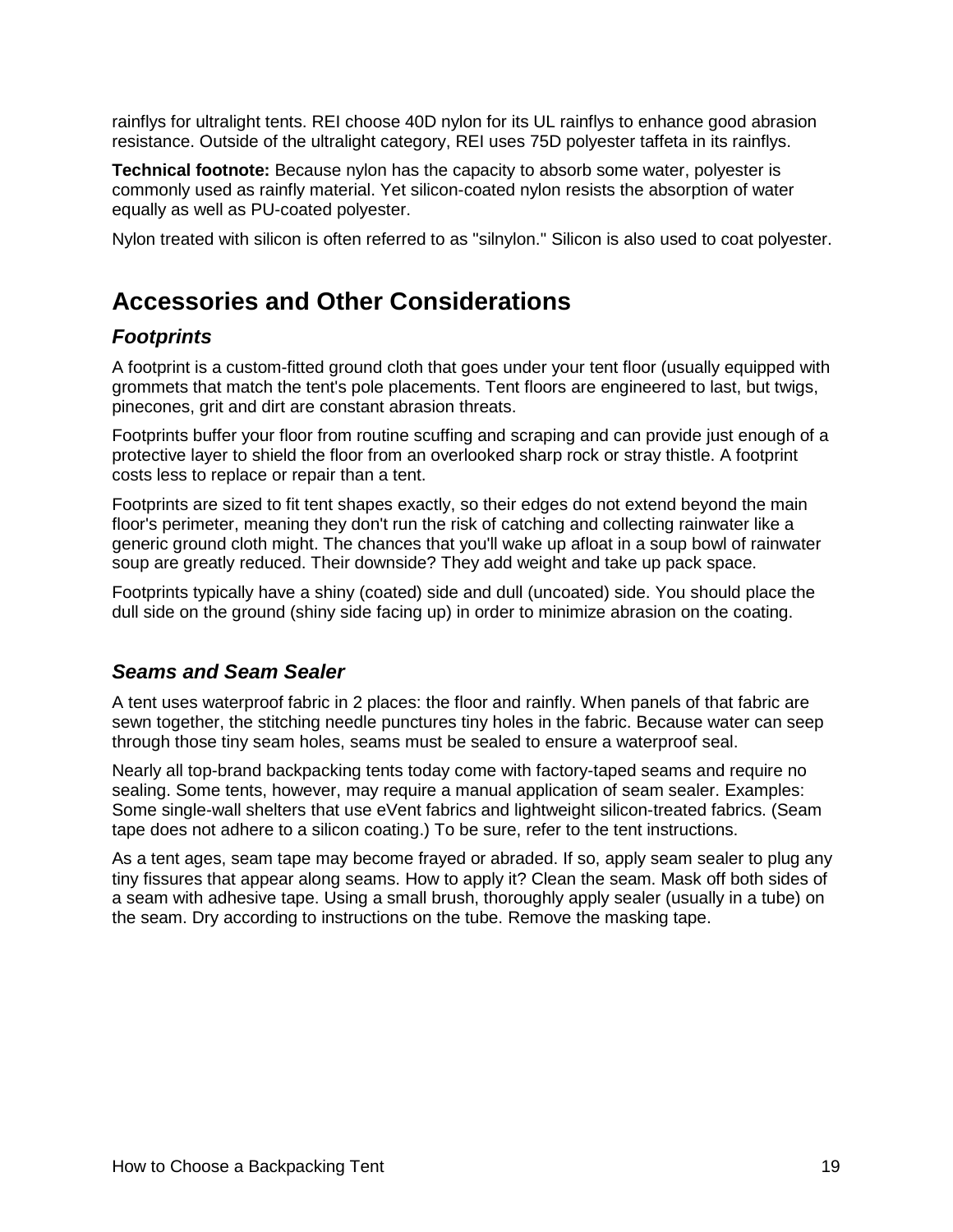#### *Wind Resistance*



If you often camp in areas prone to high winds, consider an extended-season or 4-season tent. The extra poles found in these models ordinarily reduce the shake and shimmy that a 3-season tent might exhibit in high-wind conditions.

No industry standards exist for wind resistance in backpacking tents, reports David Mydans, REI's longtime chief tent designer. Some tent-makers test their tents in wind tunnels (REI is among them, see the example above), but in general tunnel testing is rare.

### *Color*

Should tent color matter? Usually it only does if you become socked in by a storm and have to spend extended time inside your tent. Rainflys and canopies that use lighter, brighter colors tend to keep tent interiors brighter, something that can lift moods during extended tent stays.

Traditionally, rainflys have featured muted earthtones in order to remain unobtrusive and minimize visual impact on the surrounding scenery for other visitors.

### *Gear Lofts/Attics*

A gear loft (often an optional item) is a mesh shelf that can be suspended from the tent's ceiling (usually via clips) and hold random gear. It can be a good out-of-the-way spot to place damp gear at night.

### **Quality Tents vs. Discount Tents**

Why buy a brand-name tent when bargain tents are available at discount stores?

- Durability: Tents designed by quality-conscious brands use better materials (aluminum instead of fiberglass poles, for instance) and are built to withstand demanding use.
- Design: Bargain tents sometimes use coated fabric not just on the floor but high up the walls, drastically reducing breathability. (Think sauna.)
- Interior space: Efforts to boost wall verticality are rarely seen in bargain tents.